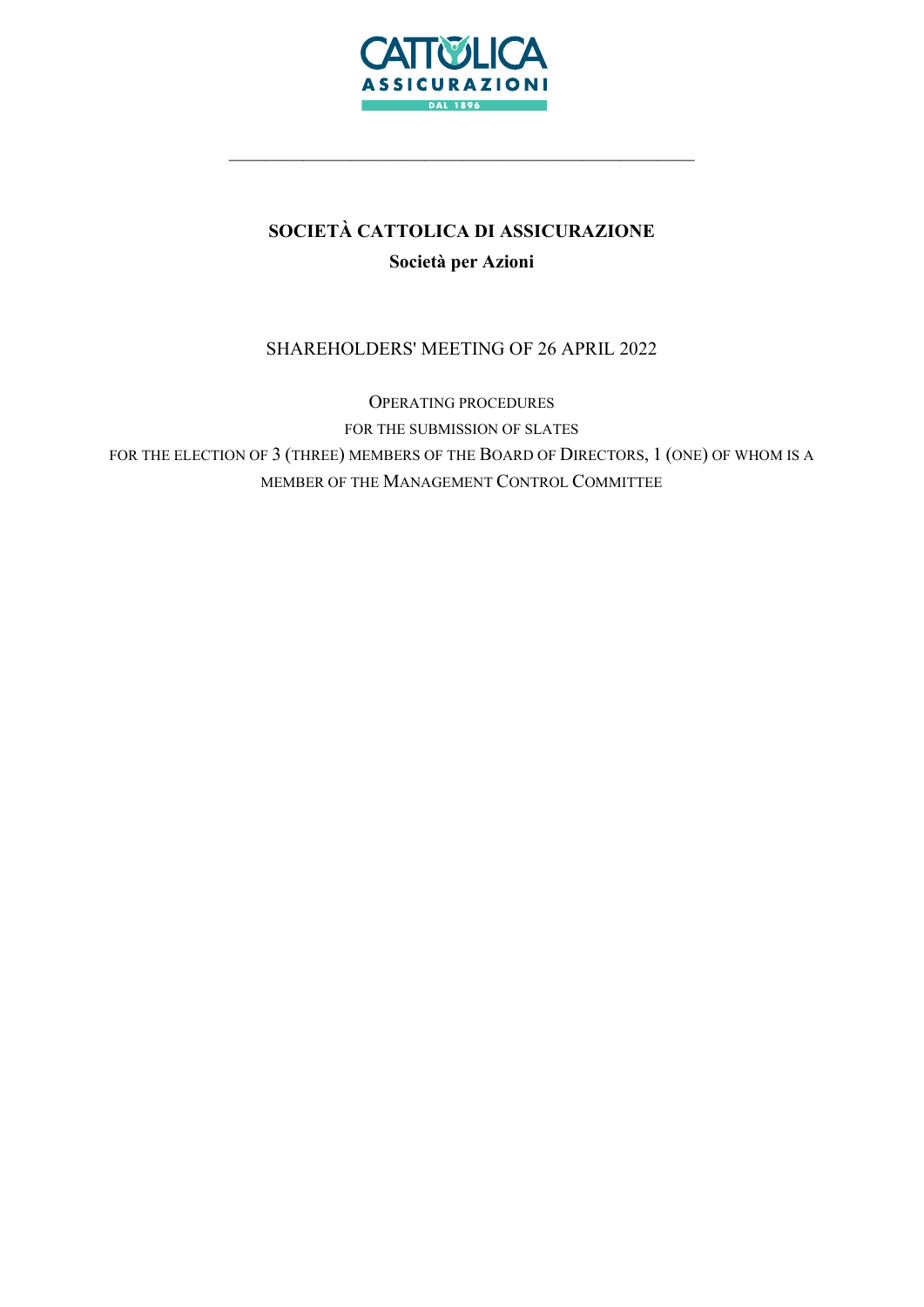# OPERATING PROCEDURES FOR THE SUBMISSION OF SLATES FOR THE ELECTION OF 3 (THREE) MEMBERS OF THE BOARD OF DIRECTORS, OF WHOM (1) IS A MEMBER OF THE MANAGEMENT CONTROL COMMITTEE

Without prejudice to compliance with the provisions of law and the Articles of Association governing procedures for the appointment of Directors, for greater clarity and uniformity of treatment and to facilitate the exercise of the right of Shareholders to submit slates for the appointment of 3 (three) members of the Board of Directors, 1 (one) of whom is a member of the Management Control Committee, of Società Cattolica di Assicurazione – Società per Azioni, as provided for the Shareholders' Meeting of 26 April 2022, the Board of Directors has decided to make explicit the following operating procedures for conducting the related activities.

With regard to the requirements and resolutions relating to the appointment of the members of the Board of Directors and the Management Control Committee, we will proceed on the basis of the provisions of the current Articles of Association (available on the Company's corporate website at http://www.cattolica.it/home-corporate, in the "Governance" section).

It should be noted that in order to carry out the activities indicated below, Shareholders may contact and refer to the Company's Corporate Obligations function at its registered office in Verona, by the methods indicated below.

# Section I

- 1. The candidate slates, in accordance with the provisions on the composition of the Board of Directors in the applicable legislation and the Articles of Association, are divided into two sections: the first section lists candidates for the position of Director who are not candidates for the position of member of the Management Control Committee; and the second section indicates the candidate for the position of Director and member of the Management Control Committee. The candidate from the second section of the slates must meet the requirements indicated in Article 21.1 of the current Articles of Association.
- 2. The slates shall contain two names in the first section, reserved for candidates for the position of Director (not candidates for the position of member of the Management Control Committee), and a single name in the second section, reserved for the candidate for the position of Director and member of the Management Control Committee.
- 3. The slates shall be submitted, in accordance with the Articles of Association, on a single occasion, together with all the ancillary documentation listed in the following sections, relating to the nominators, by filing at the Company at least 25 days before the date for which the Shareholders' Meeting has been called, i.e. by Friday 1 April 2022, by certified email at assemblea@pec.gruppocattolica.it, by 23.59pm on Friday 1 April 2022, or by hand at the registered office at the following times, and in any case subject to and in accordance with the applicable emergency provisions: between 9.00am and 5.00pm, Monday to Friday. If slates are delivered to the registered office, also in view of the health emergency and in order to better organise the appropriate safety precautions for access to company premises, requests to access said premises must be emailed at least 24 hours beforehand to AdempimentiSocietari@cattolicaassicurazioni.it.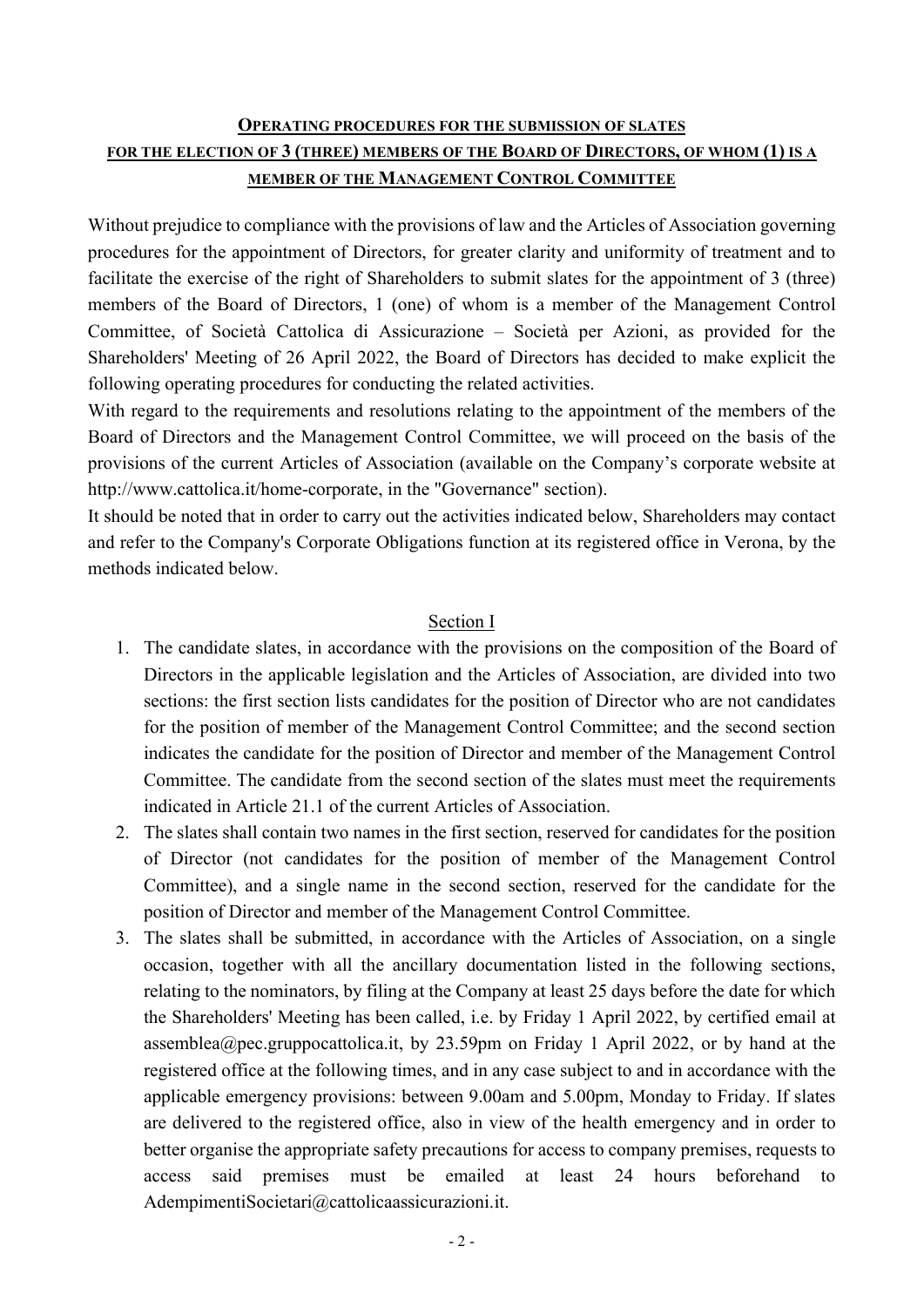- 4. Slates may be submitted by Shareholders that, alone or together with other Shareholders, own shares representing in aggregate at least 1% of the share capital, as per Consob Executive Resolution No. 60 of 28 January 2022.
- 5. If, by the deadline for filing the slates at the Company's registered office (Friday 1 April 2022), only one slate has been submitted, regardless of its composition and expression, the deadline for the submission of slates shall be extended to the third calendar day following this deadline (Monday 4 April 2022), by 5.00pm, and the threshold for entitlement to submit referred to in the preceding paragraph shall be reduced by half.
- 6. Declarations of submission of a slate may be collective or individual (subject to the percentage of share capital represented for entitlement to submit the slate) and must be signed by the nominating Shareholders. They shall also contain the details of each nominating Shareholder and the names of the candidates for whom they are submitted with the relative personal details and the number of shares held by the nominating Shareholders. The following must be attached:

a) a photocopy of a valid identity document of each nominator (showing every detail, front and back);

b) confirmation of receipt and/or notification pursuant to Article 43 of the Combined Regulation of the Bank of Italy and Consob of 13 August 2018 governing central counterparties, central depositories and centralised administration known as the

 "single measure on post-trading", certifying ownership of shares on the date on which the slate is submitted.

The document referred to under b) may be delivered or transmitted to the Company by the twenty-first day prior to the date on which the Shareholders' Meeting is called, i.e. by 5.00pm on Tuesday 5 April 2022, by the methods indicated in paragraph 3 above.

- 7. Together with each slate, by the deadline for filing the slates at the Company's registered office, declarations shall be filed in which the individual candidates accept their nomination and confirm, under their own responsibility, that there are no grounds for ineligibility or incompatibility, and that they meet the requirements established by applicable law, including the provisions of the Corporate Governance Code recommended for companies listed on a regulated market and the applicable Articles of Association for the position of Director and of Director and member of the Management Control Committee, including the fulfilment of any independence requirements provided for by the combined provisions referred to in Article 148, paragraph 3, of the TUF and the Corporate Governance Code for listed companies. The declarations shall be accompanied by a list of positions held pursuant to Article 2409 septiesdecies of the Italian Civil Code, to be updated up to the date of the Shareholders' Meeting, and by comprehensive personal and professional information on the candidate, accompanied by a signed curriculum vitae and a photocopy of a valid identity document (showing every detail, front and back).
- 8. At the same time as the publication of the notice of meeting, the "Guidelines on the qualitative and quantitative composition of the Board of Directors", to which express reference is made regarding the requirements for the position, will be made available at the registered office, at Borsa Italiana S.p.A., on the Consob-authorised storage mechanism, "eMarket Storage",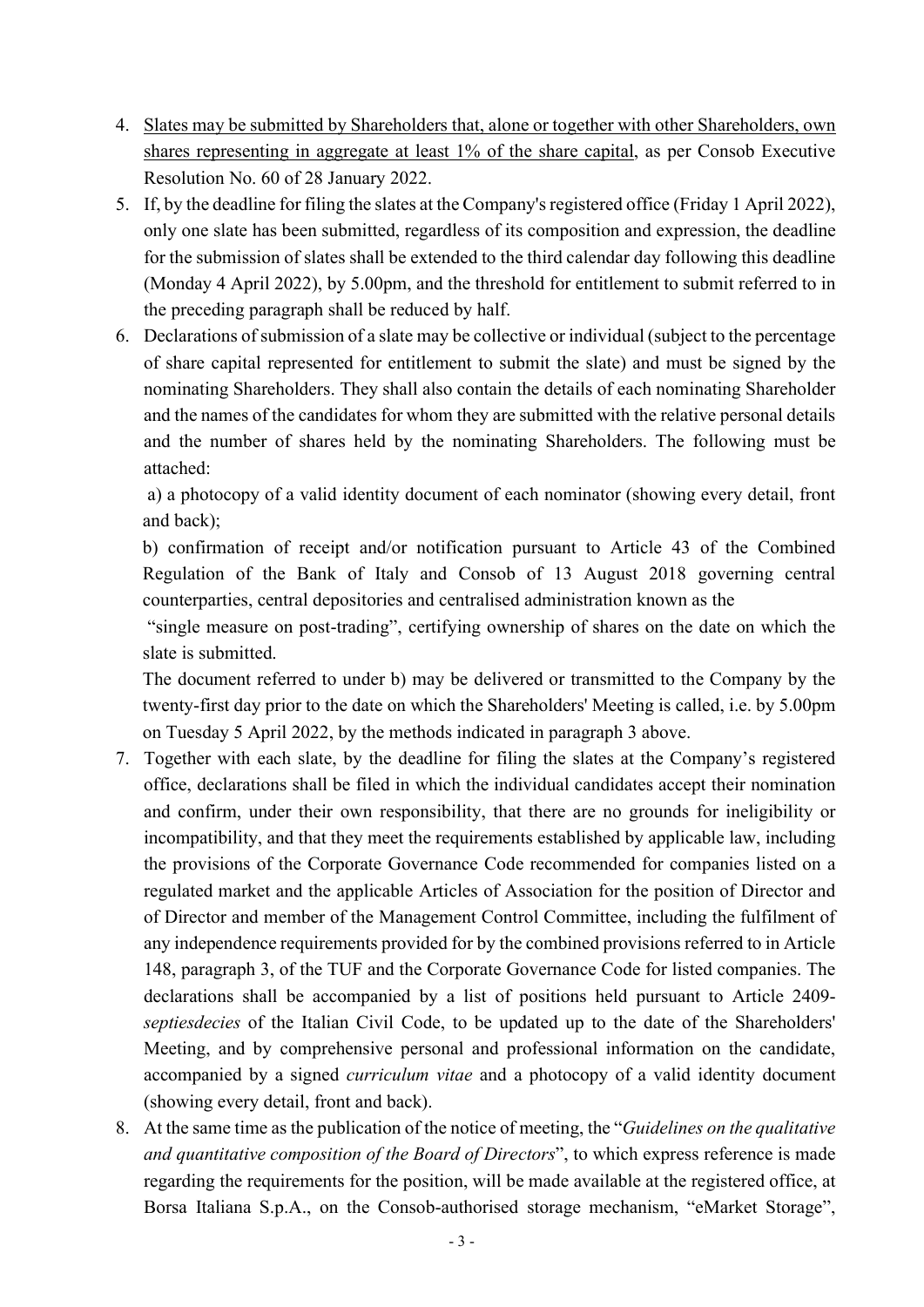managed by Spafid Connect S.p.A. and accessible via the website http://www.emarketstorage.com, and on the Company's corporate website, www.cattolica.it/home-corporate, in the "Governance" section.

9. At least 21 days prior to the date of the Shareholders' Meeting, i.e. by Tuesday 5 April 2022, after carrying out the necessary validation checks, the slates submitted will be made available at the registered office, at Borsa Italiana S.p.A., on the Consob-authorised storage system, "eMarket Storage", managed by Spafid Connect S.p.A. and accessible via the website http://www.emarketstorage.com and on the Company's corporate website, www.cattolica.it/home-corporate, in the "Governance" section, accompanied by comprehensive personal and professional information on the candidates, the declaration attesting to fulfilment of the requirements, including the independence requirement, pursuant to the applicable legislation and the Articles of Association, for holding the respective positions of Director and member of the Management Control Committee, and indicating the identity of the nominating Shareholders and the overall percentage of the share capital that they hold.

Note: Shareholders wishing to deliver by hand the documentation relating to the slate at the registered office by the method indicated in paragraph 1) above and to receive a declaration of receipt must submit, at the time of filing, a photocopy of the documentation produced for the purposes of the filing, which will be returned to them with a stamp of receipt.

In this case, also in view of the health emergency, and in order to better organise the appropriate safety precautions for access to company premises, requests to access said premises must be emailed at least 24 hours beforehand to AdempimentiSocietari@cattolicaassicurazioni.it.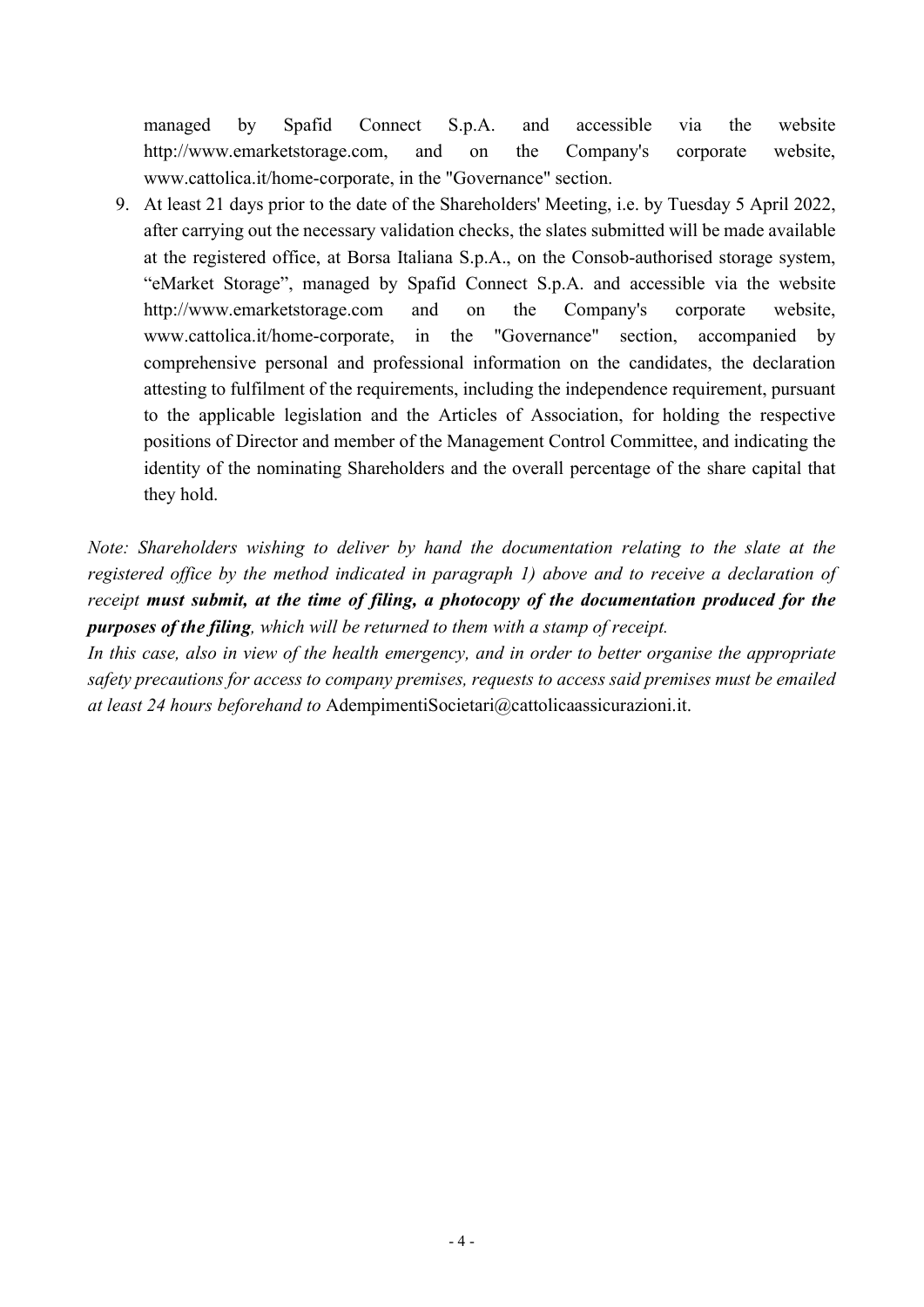## Section II

In order to facilitate the operations, the following are attached:

- forms for the submission of slates, in single format, as appendices "A.1" and "A.2" (the latter for the case of a nominator other than a natural person);
- a form for acceptance of the nomination and self-certification of fulfilment of the requirements, as Appendix "B" (for nomination as a member of the Board of Directors and for nomination as a member of the Board of Directors and the Management Control Committee).

\* \* \*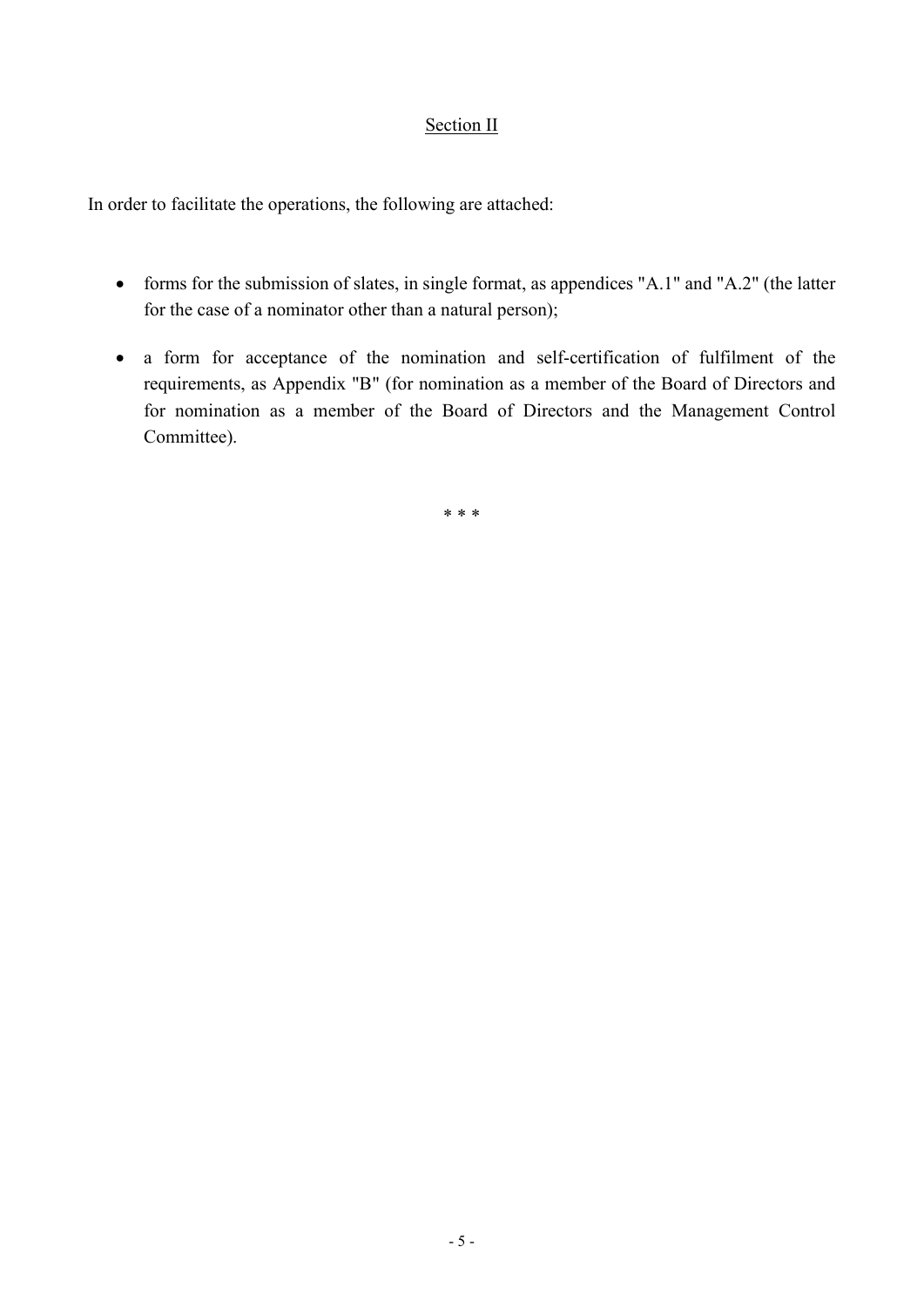# SOCIETÀ CATTOLICA DI ASSICURAZIONE – SOCIETÀ PER AZIONI - VERONA ORDINARY SHAREHOLDERS' MEETING 26 April 2022 Election of 3 (three) members of the Board of Directors, of whom 1 (one) is a member of the Management Control Committee

Shareholder of Società Cattolica di Assicurazione – Società per Azioni, holder of shares of the said Company,

- $\Box$  as documented by the confirmation of receipt and/or the notification made pursuant to Article 43 of the combined Regulation of the Bank of Italy and Consob of 13 August 2018 governing central counterparties, central depositories and centralised administration known as the "single measure on post-trading", appended below under 2),
- $\Box$  as documented by the confirmation of receipt and/or the notification made pursuant to Article 43 of the Combined Regulation of the Bank of Italy and Consob of 13 August 2018 governing central counterparties, central depositories and centralised administration known as the "single measure on post-trading", to be submitted, on penalty of invalidity of this declaration of submission of the slate, by and no later than the twenty-first day prior to the date on which the Shareholders' Meeting is called, i.e. by 5.00pm on 5 April 2022,

contribute to the submission of a list for the appointment of 3 (three) members of the Board of Directors, of whom 1 (one) is a member of the Management Control Committee, composed of the persons listed below:

# Section I

Candidates for the position of Director (who are not candidates for the position of member of the Management Control Committee)

1) ..........................., born in ..............on......................................................... 2) ..........................., born in ..............on.........................................................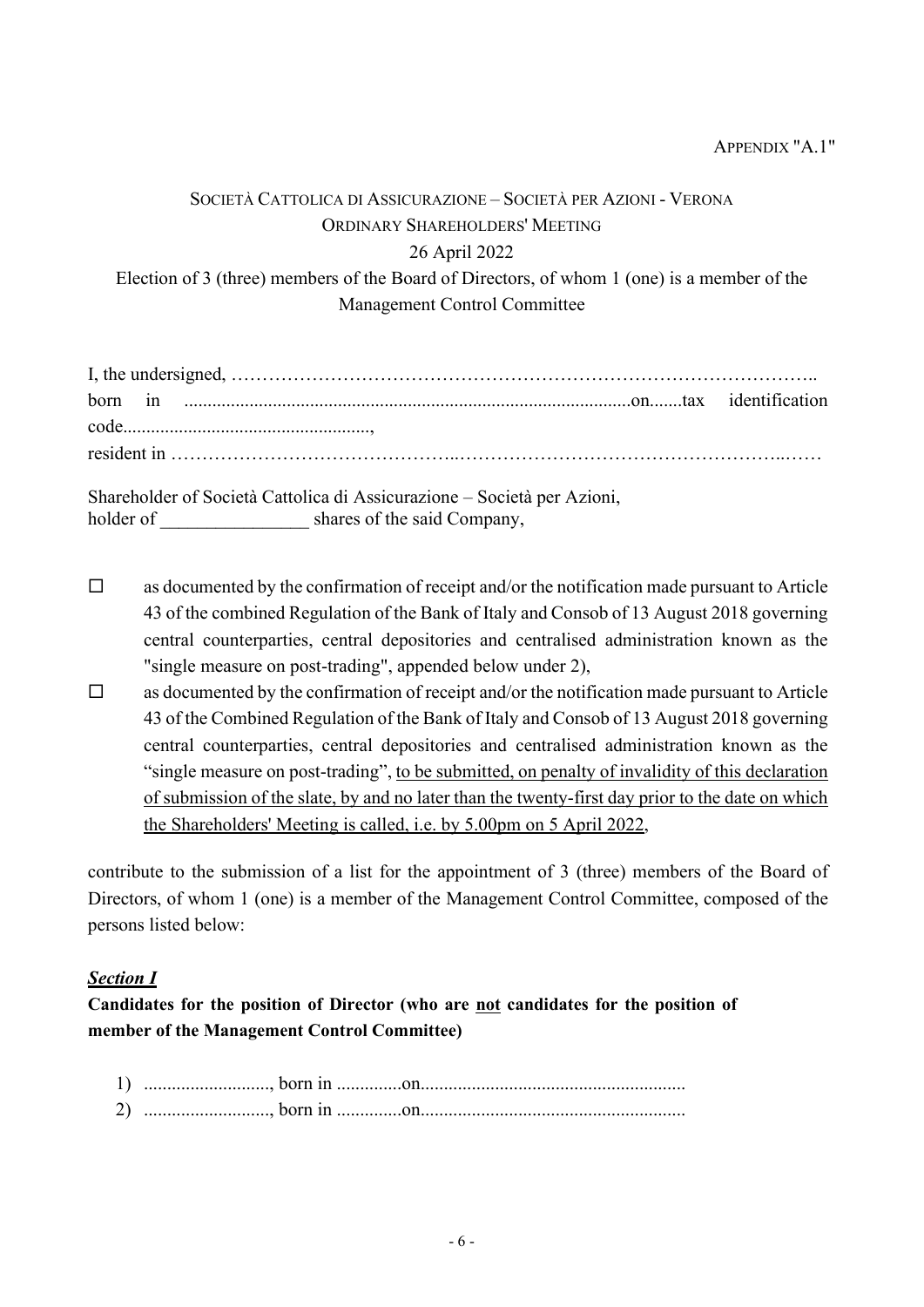## **Section II**

Candidate for the position of Director who is also a candidate for the position of member of the Management Control Committee

1) ..........................., born in ..............on.........................................................

Date …………………………………..

……………………………….

(Signature)

#### Appendices:

- 1) photocopy of a valid identity document;
- 2) (in the event that the box is ticked for simultaneous submission) confirmation of receipt and/or notification made pursuant to Article 43 of the Combined Regulation of the Bank of Italy and Consob of 13 August 2018 governing central counterparties, central depositories and centralised administration known as the "single measure on post-trading".

I, the undersigned, declare that I am aware of and agree that the information on the identity and percentage shareholding held shall be made public pursuant to applicable legislation and in any case that I have read the information pursuant to and for the purposes of Article 13 of Regulation (EU) No 2016/679 on the protection of personal data (set out at the end of this document), and agree that the personal data collected may be processed by Società Cattolica di Assicurazione – Società per Azioni, including by electronic means, exclusively for the purposes of the procedure for which this declaration is made.

I grant a proxy for submission of this document to Società Cattolica di Assicurazione – Società per Azioni and for the carrying out of all other acts necessary for the submission of the aforementioned slate to subset of the purposes of slate to subset of the purposes of  $\mathcal{L}$ , where I elect domicile for the purposes of any communications relating to the same slate.

Date …………………………………..

……………………………….

(Signature)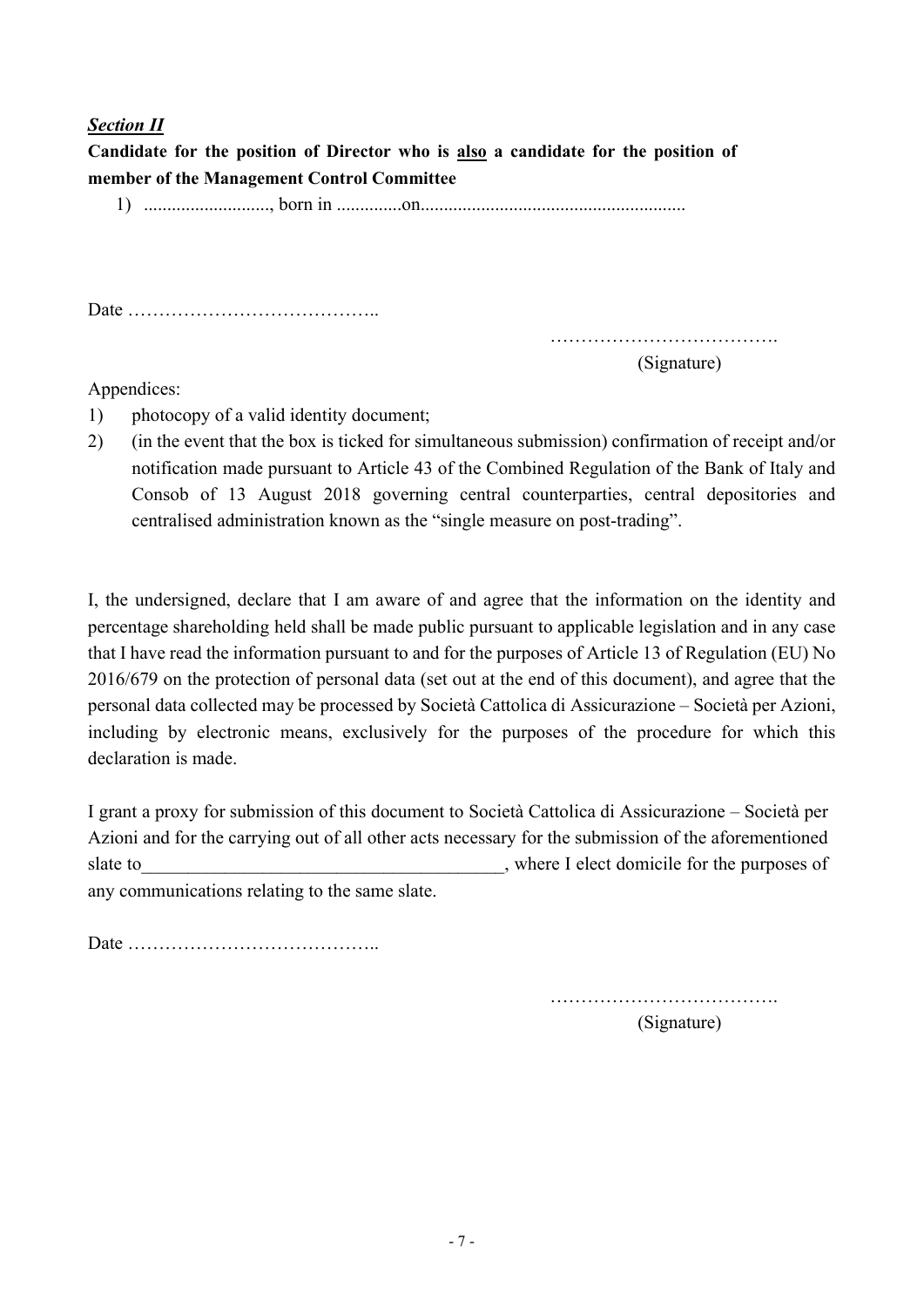#### INFORMATION ON THE PROCESSING OF PERSONAL DATA

The personal data requested are the subject of processing and will be used for purposes strictly related to the fulfilment of the relevant shareholders' meeting and company requirements, and also those deriving from legal obligations, including those instrumental to fulfilment of said obligations and referring to the communication of data thus collected to the control and supervisory bodies and to other public administrations.

The processing is carried out electronically and in printed format by the Data Controller directly and through persons authorised to process the data. Personal data and the documents submitted containing them shall be kept by the Data Controller for the time necessary to fulfil the purposes for which they were collected, and in any case for the time necessary to fulfil contractual obligations and those arising from laws and regulations. The Data Controller is Società Cattolica di Assicurazione – Società per Azioni, having its registered office at Lungadige Cangrande 16, (37126) Verona. The data subject can assert his/her rights by contacting the Data Controller and on its behalf the Data Protection Officer (DPO), having its registered office at Lungadige Cangrande, 16, (37126) Verona, email dpo@cattolicaassicurazioni.it, as laid down in Articles 15 et seq. of European Regulation 2016/679 of the European Parliament and of the Council.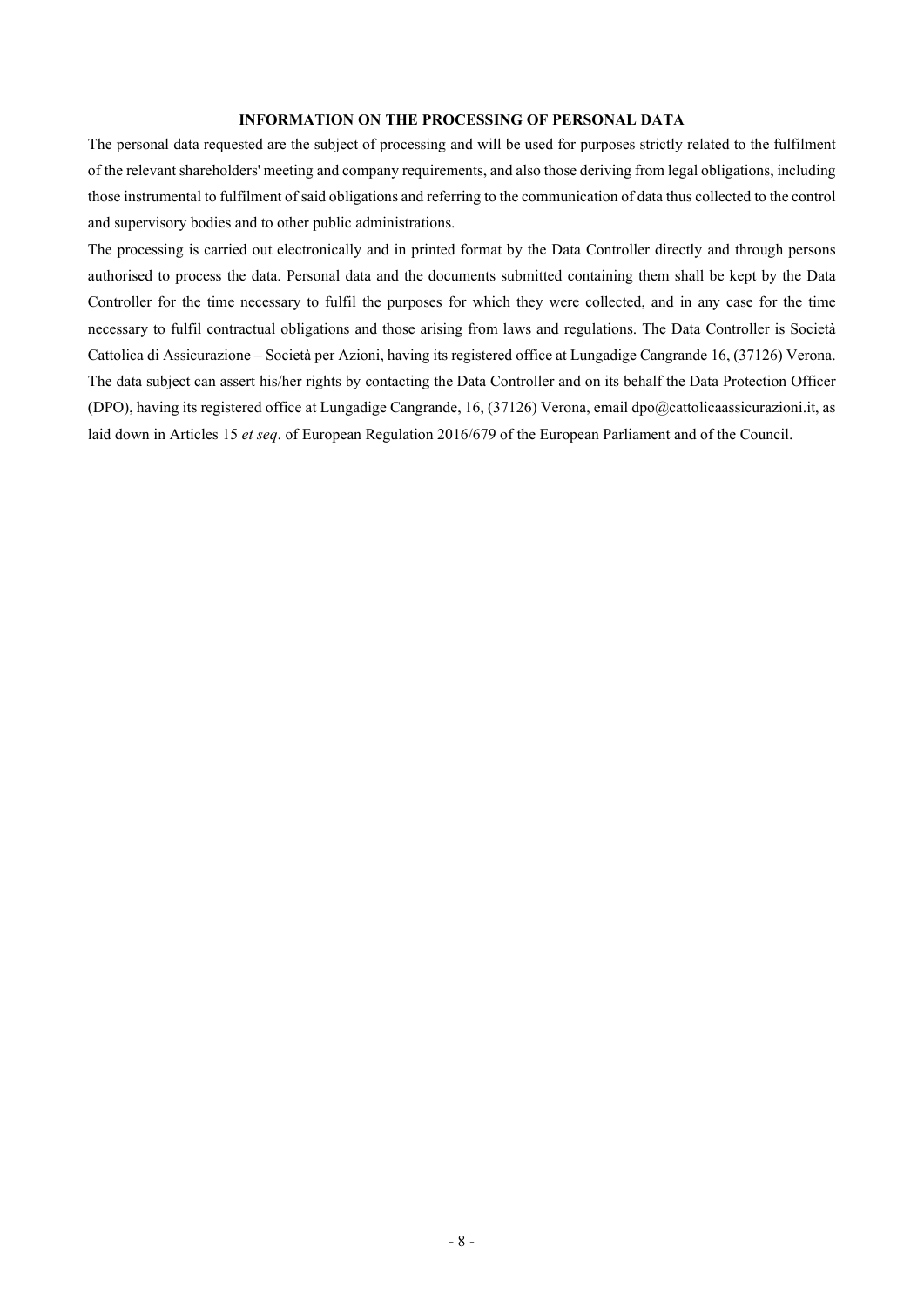# SOCIETÀ CATTOLICA DI ASSICURAZIONE – SOCIETÀ PER AZIONI - VERONA ORDINARY SHAREHOLDERS' MEETING 26 April 2022 Election of 3 (three) members of the Board of Directors, of whom 1 (one) is a member of the Management Control Committee

| I,                                                                        |  | the<br>$I,$ the undersi               |  |  |  |  | undersigned, |  |
|---------------------------------------------------------------------------|--|---------------------------------------|--|--|--|--|--------------|--|
|                                                                           |  |                                       |  |  |  |  |              |  |
|                                                                           |  |                                       |  |  |  |  |              |  |
|                                                                           |  |                                       |  |  |  |  |              |  |
|                                                                           |  |                                       |  |  |  |  |              |  |
|                                                                           |  |                                       |  |  |  |  |              |  |
| , Shareholder of Società Cattolica di Assicurazione – Società per Azioni, |  |                                       |  |  |  |  |              |  |
|                                                                           |  | holder of shares of the said Company, |  |  |  |  |              |  |

- $\Box$  as documented by the confirmation of receipt and/or the notification made pursuant to Article 43 of the Combined Regulation of the Bank of Italy and Consob of 13 August 2018 governing central counterparties, central depositories and centralised administration known as the "single measure on post-trading", appended below under 2),
- $\Box$  as documented by the confirmation of receipt and/or the notification made pursuant to Article 43 of the Combined Regulation of the Bank of Italy and Consob of 13 August 2018 governing central counterparties, central depositories and centralised administration known as the "single measure on post-trading", to be submitted, on penalty of invalidity of this declaration of submission of the slate, by and no later than the twenty-first day prior to the date for which the Shareholders' Meeting is called,, i.e. by 5.00pm on 5 April 2022,

contribute to the submission of a list for the appointment of 3 (three) members of the Board of Directors, of whom 1 (one) is a member of the Management Control Committee, composed of the persons listed below:

## Section I

Candidates for the position of Director (who are not candidates for the position of member of the Management Control Committee)

| 1)             |  |
|----------------|--|
| $\overline{2}$ |  |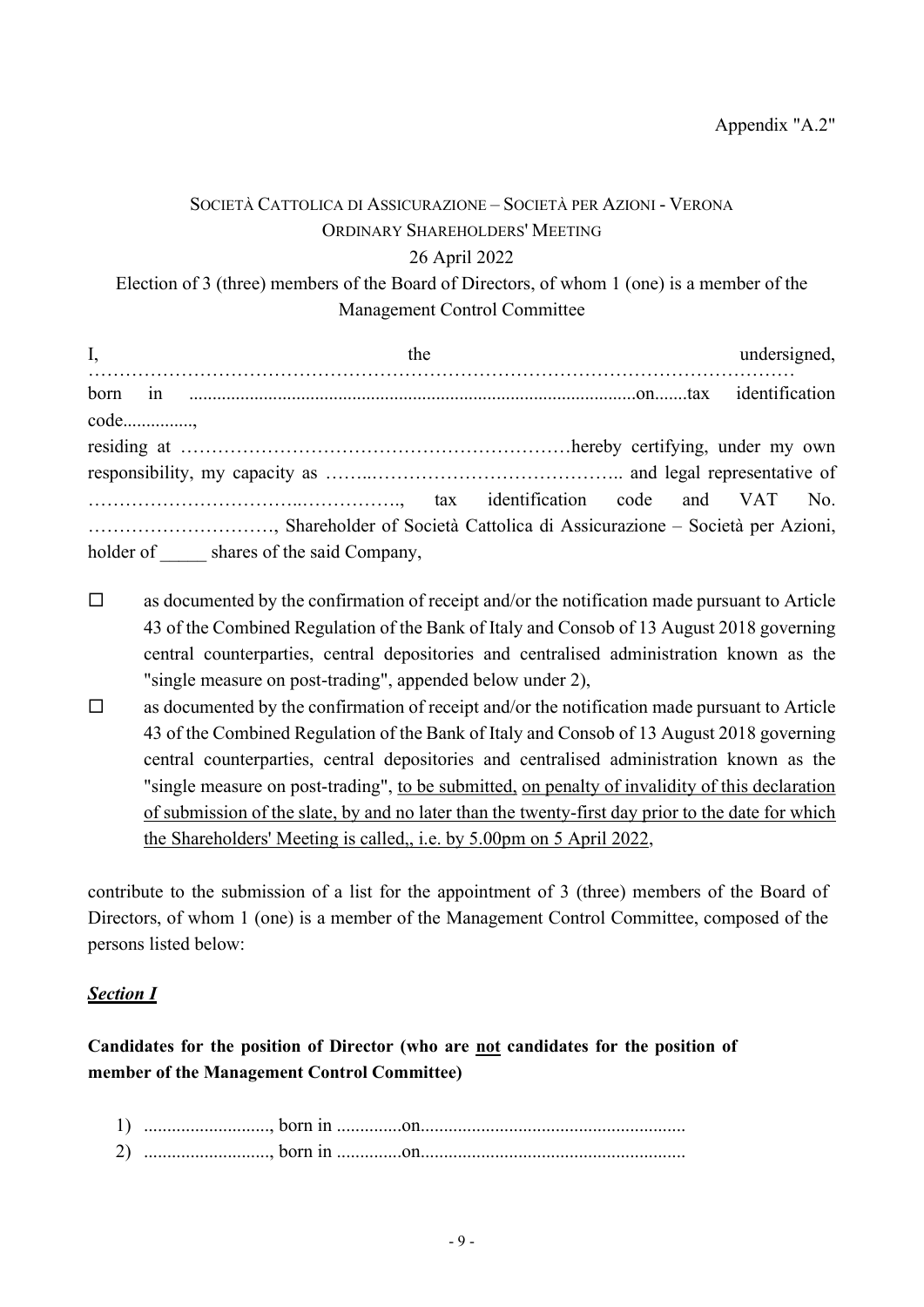## **Section II**

Candidate for the position of Director who is also a candidate for the position of member of the Management Control Committee

1) ..........................., born in ..............on.........................................................

Date …………………………………..

………………………………. (Signature)

Appendices:

- 1) a photocopy of the valid identity document;
- 2) (in the event that the box is ticked for simultaneous submission) confirmation of receipt and/or notification made pursuant to Article 43 of the Combined Regulation of the Bank of Italy and Consob of 13 August 2018 governing central counterparties, central depositories and centralised administration known as the "single measure on post-trading".

I, the undersigned, declare that I am aware of and agree that the information on the identity and percentage shareholding held shall be made public pursuant to applicable legislation and in any case that I have read the information pursuant to and for the purposes of Article 13 of Regulation (EU) No 2016/679 on the protection of personal data (set out at the end of this document), and agree that the personal data collected may be processed by Società Cattolica di Assicurazione – Società per Azioni, including by electronic means, exclusively for the purposes of the procedure for which this declaration is made.

I grant a proxy for submission of this document to Società Cattolica di Assicurazione – Società per Azioni and for the carrying out of all other acts necessary for the submission of the aforementioned slate to subset of the purposes of  $\Box$ any communications relating to the same slate.

Date …………………………………..

……………………………….

(Signature)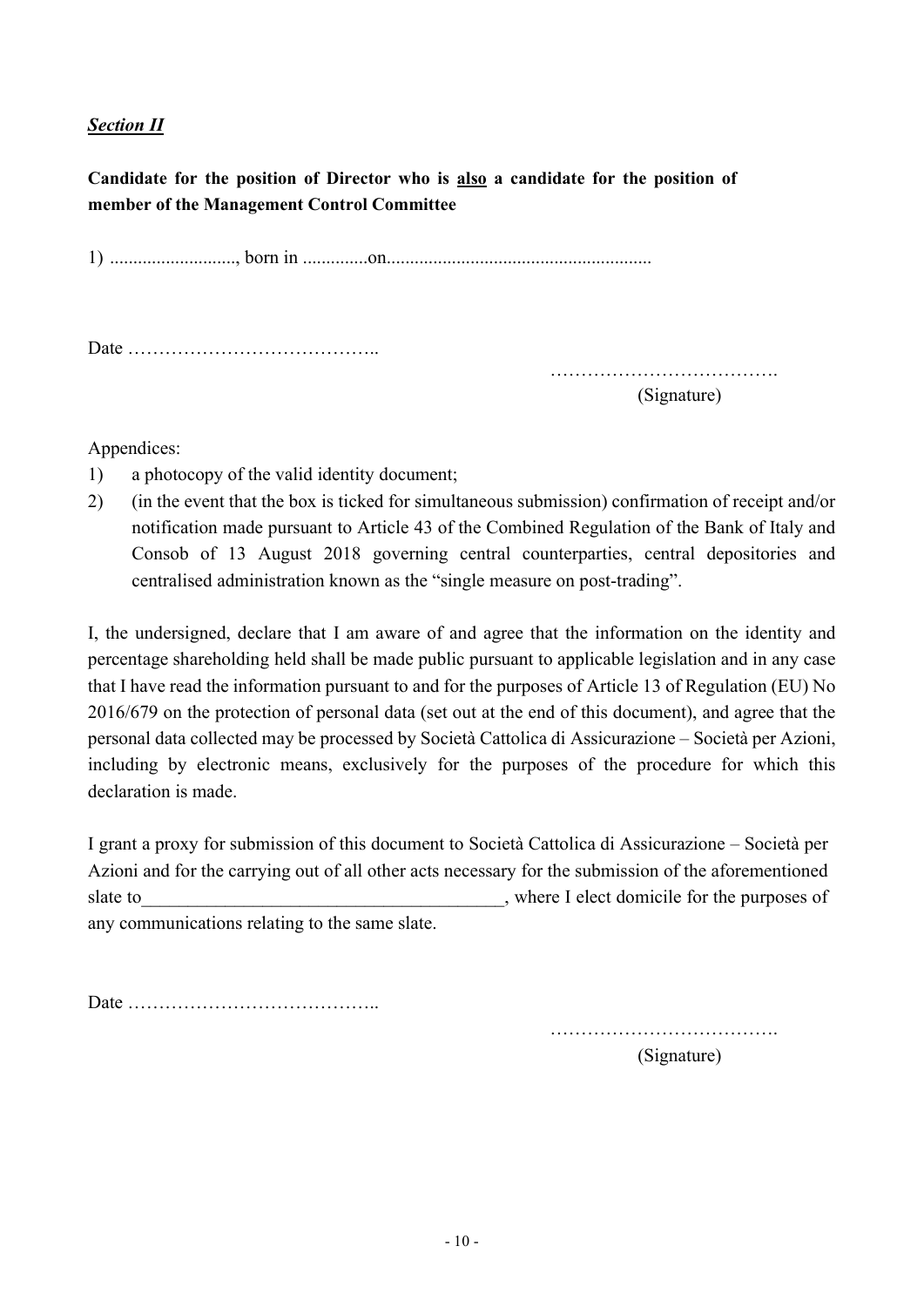#### INFORMATION ON THE PROCESSING OF PERSONAL DATA

The personal data requested are the subject of processing and will be used for purposes strictly related to the fulfilment of the relevant shareholders' meeting and company requirements, and also those deriving from legal obligations, including those instrumental to fulfilment of said obligations and referring to the communication of data thus collected to the control and supervisory bodies and to other public administrations.

The processing is carried out electronically and in printed format by the Data Controller directly and through persons authorised to process the data. Personal data and the documents submitted containing them shall be kept by the Data Controller for the time necessary to fulfil the purposes for which they were collected, and in any case for the time necessary to fulfil contractual obligations and those arising from laws and regulations. The Data Controller is Società Cattolica di Assicurazione – Società per Azioni, having its registered office at Lungadige Cangrande 16, (37126) Verona. The data subject can assert his/her rights by contacting the Data Controller and on its behalf the Data Protection Officer (DPO), having its registered office at Lungadige Cangrande, 16, (37126) Verona, email dpo@cattolicaassicurazioni.it, as laid down in Articles 15 et seq. of European Regulation 2016/679 of the European Parliament and of the Council.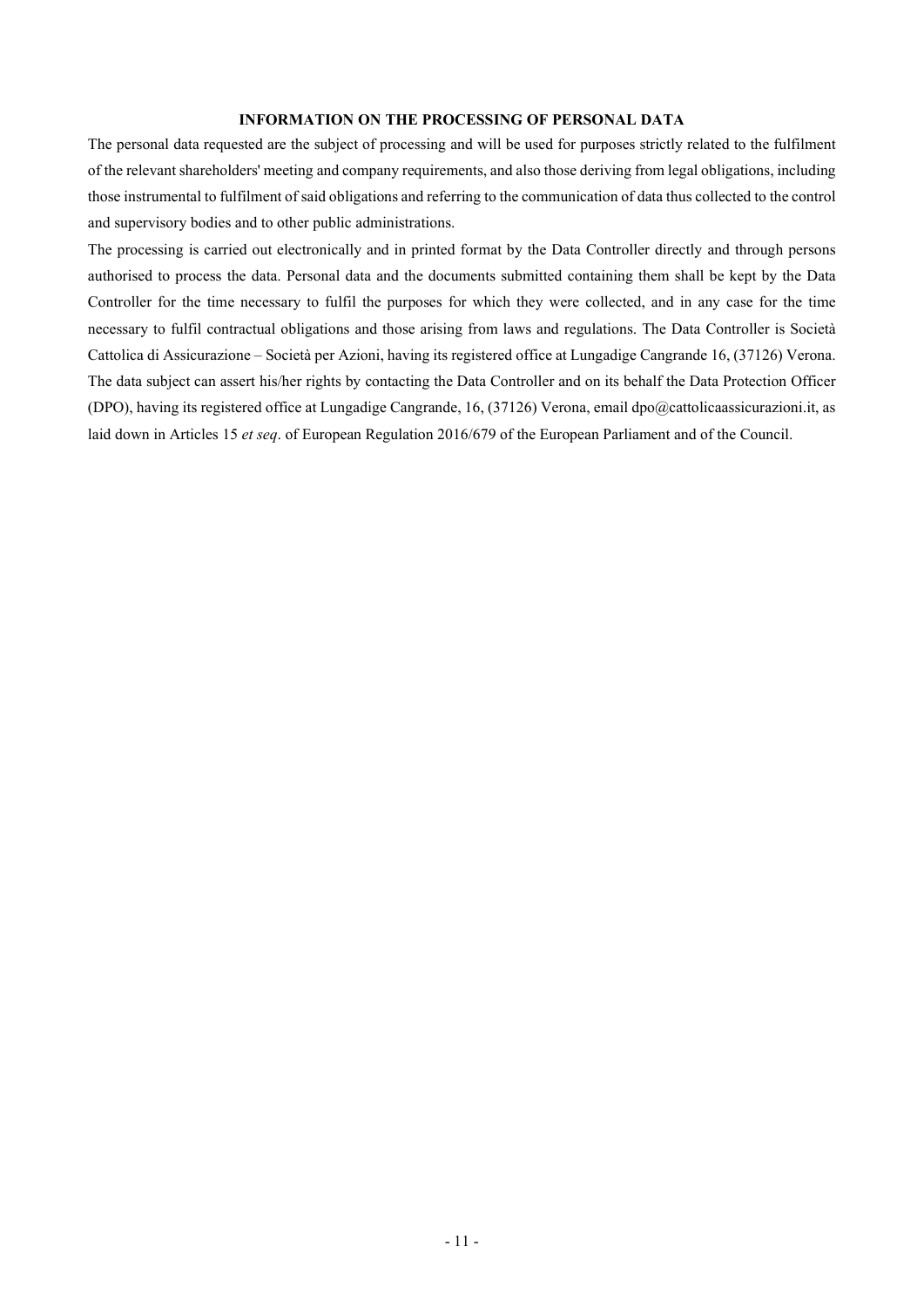# SOCIETÀ CATTOLICA DI ASSICURAZIONE – SOCIETÀ PER AZIONI - VERONA ORDINARY SHAREHOLDERS' MEETING 26 April 2022

# Election of 3 (three) members of the Board of Directors, of whom 1 (one) is a member of the Management Control Committee

I, the undersigned, ………..…………., born in........on............…………., a citizen of [country], resident in ………..………….………..…………. tax identification code ………..…………., aware that fraudulent statements, falsification of documents and the use of false documents or documents containing data that no longer reflect the truth are punished in accordance with the Criminal Code and the related special laws, in relation to the Ordinary Shareholders' Meeting of Società Cattolica di Assicurazione – Società per Azioni (hereinafter, "Cattolica"), having its registered office at Lungadige Cangrande No. 16, Verona, called for Tuesday 26 April 2022, relating, among other items on the agenda, to the appointment of 3 (three) members of the Board of Directors, of whom 1 (one) is a member of the Management Control Committee,

## DECLARE

1.  $\Box$  that I agree irrevocably and henceforth to stand as a candidate for the position of Director of Cattolica Assicurazioni;

 $\Box$  that I hereby irrevocably accept my nomination for the position of member of the Board of Directors and of the Management Control Committee of Cattolica Assicurazioni;

- 2. that I am not subject to any of the causes of ineligibility and incompatibility laid down by law, by the regulatory provisions and by the Articles of Association for the position of member of the Board of Directors;
- $3. \Box$  that I meet the requirements of professionalism and integrity laid down by the applicable law and regulations and by the Articles of Association for the position of Director of Cattolica Assicurazioni;

 $\Box$  that I meet the requirements of professionalism, integrity and independence laid down by the applicable law and regulations and by the Articles of Association for the position of Director and member of the Management Control Committee of Cattolica Assicurazione;

4.  $\Box$  that I am not in any of the situations described in Article 2, Recommendation 7, of the Corporate Governance Code for listed companies promoted by Borsa Italiana and can be classified as an independent director for the purposes of the above Code;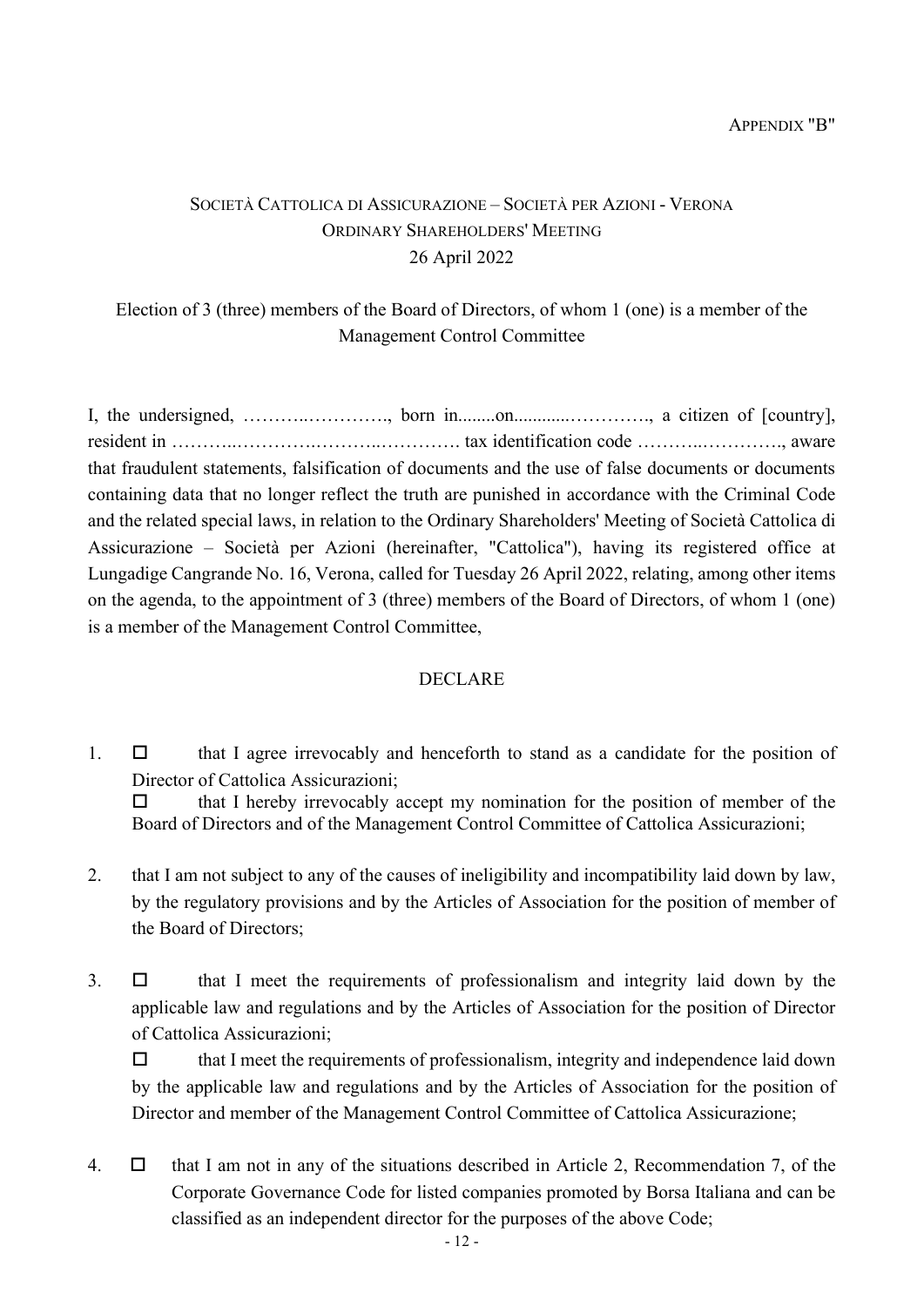- $\Box$  that I am one or more of the situations described in Article 2, Recommendation 7, of the Corporate Governance Code for listed companies promoted by Borsa Italiana and can be classified as a NON-independent director for the purposes of the above Code;
- 5.  $\Box$  that I meet the independence requirements laid down in Article 148, paragraph 3, of Legislative Decree No. 58/1998;
	- $\Box$  that I do not meet the independence requirements laid down in Article 148, paragraph 3, of Legislative Decree No. 58/1998;
- 6.  $\Box$  that I am listed in the Register of Statutory Auditors;  $\Box$  that I am NOT listed in the Register of Statutory Auditors;
- 7.  $\Box$  that I hold directorships or auditing positions in other companies referred to in Appendix 1., which is hereby authorised to be made available to the Shareholders pursuant to Article 2409-septiesdecies of the Italian Civil Code, also undertaking to immediately notify any changes to the date of the Shareholders' Meeting by sending a notice to the address Assemblea@pec.gruppocattolica.it;
	- $\Box$  that I do NOT hold directorships or auditing positions in other companies.

I, the undersigned, hereby declare, in the event of my election, that I accept the appointment as Director, also undertaking to produce the appropriate documentation as proof of fulfilment of the above requirements and, for all documents relating to the position, to elect domicile at Società Cattolica di Assicurazione – Società per Azioni, Lungadige Cangrande 16, Verona.

I, the undersigned, also undertake to promptly notify Cattolica Assicurazioni of any subsequent changes to the above declaration.

Lastly, I, the undersigned, declare that I am aware of and agree that the information on the identity and percentage shareholding held shall be made public pursuant to applicable legislation and in any case that I have read the information pursuant to and for the purposes of Article 13 of Regulation (EU) No 2016/679 on the protection of personal data (set out at the end of this document), and agree that the personal data collected may be processed by Società Cattolica di Assicurazione – Società per Azioni, including by electronic means, exclusively for the purposes of the procedure for which this declaration is made.

The following documents are attached:

- 1. a list of directorships and auditing positions in other companies pursuant to Article 2409 septiesdecies of the Italian Civil Code (only if box 7 above is ticked);
- 2. a signed curriculum vitae;
- 3. a photocopy of a valid identity document.